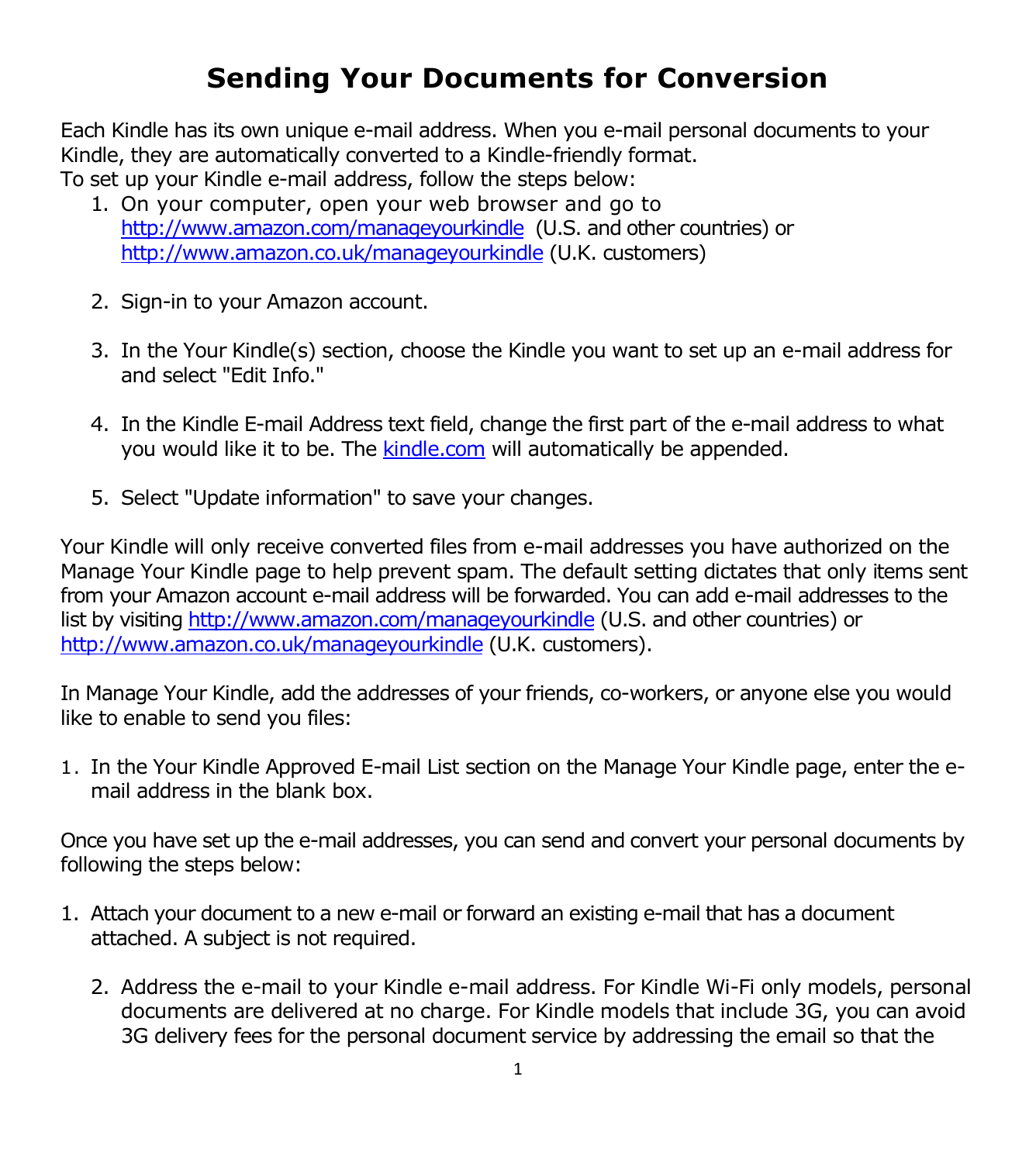second part of your Kindle e-mail address is [@free.kindle.com.](http://free.kindle.com/) The document will be delivered to your Kindle when your Kindle is connected via Wi-Fi and it will also be e-mailed to your Amazon e-mail address. If Wi-Fi is not available, you can transfer the personal document to your Kindle's documents folder by connecting your Kindle to your computer.

3. Send the e-mail.

*Tip: If you want to convert PDF file(s) to Kindle format, you can do so by adding the word "convert" in the e-mail subject line. Converting PDF files to Kindle format allows you to use some features not available for PDF files, such as Text-to-Speech.*

For details on fees, see the topic "Fees for Personal Document Service" at Amazon's website.

The conversion service is meant for the receipt of personal, non-commercial documents only. You may not authorize the sending of documents from automated distribution services.

## **Fees for Personal Document Service**

Fees for transfer of personal documents to the Kindle via Whispernet are based on the size of the file submitted (before compression if you use a .zip file), your country, and where you're accessing Whispernet. Fees will only be charged for documents that are successfully received wirelessly to your Kindle. (Personal Document Service is not available via Whispernet in Canada. Please see Sending Personal Documents to Kindle for information about e-mailing personal documents to your computer for USB transfer to your Kindle.)

- **Kindle (U.S. Wireless) user:** We'll send personal documents to your Kindle via *Whispernet* while inside the U.S. wireless coverage area for a fee of \$.15 per megabyte.
- **Kindle (Free 3G) user living in the United States:** If you transfer personal documents to your Kindle via *Whispernet* while inside the United States, the fee is \$ .15 per megabyte. When traveling outside the United States, a fee of \$.99 per megabyte will apply.

Fees are rounded up to the next whole MB and apply to each personal document delivered via *Whispernet* to each Kindle. You can transfer personal documents to your Kindle via USB for free at anytime.

## **Setting your Personal Document Charge Limit**